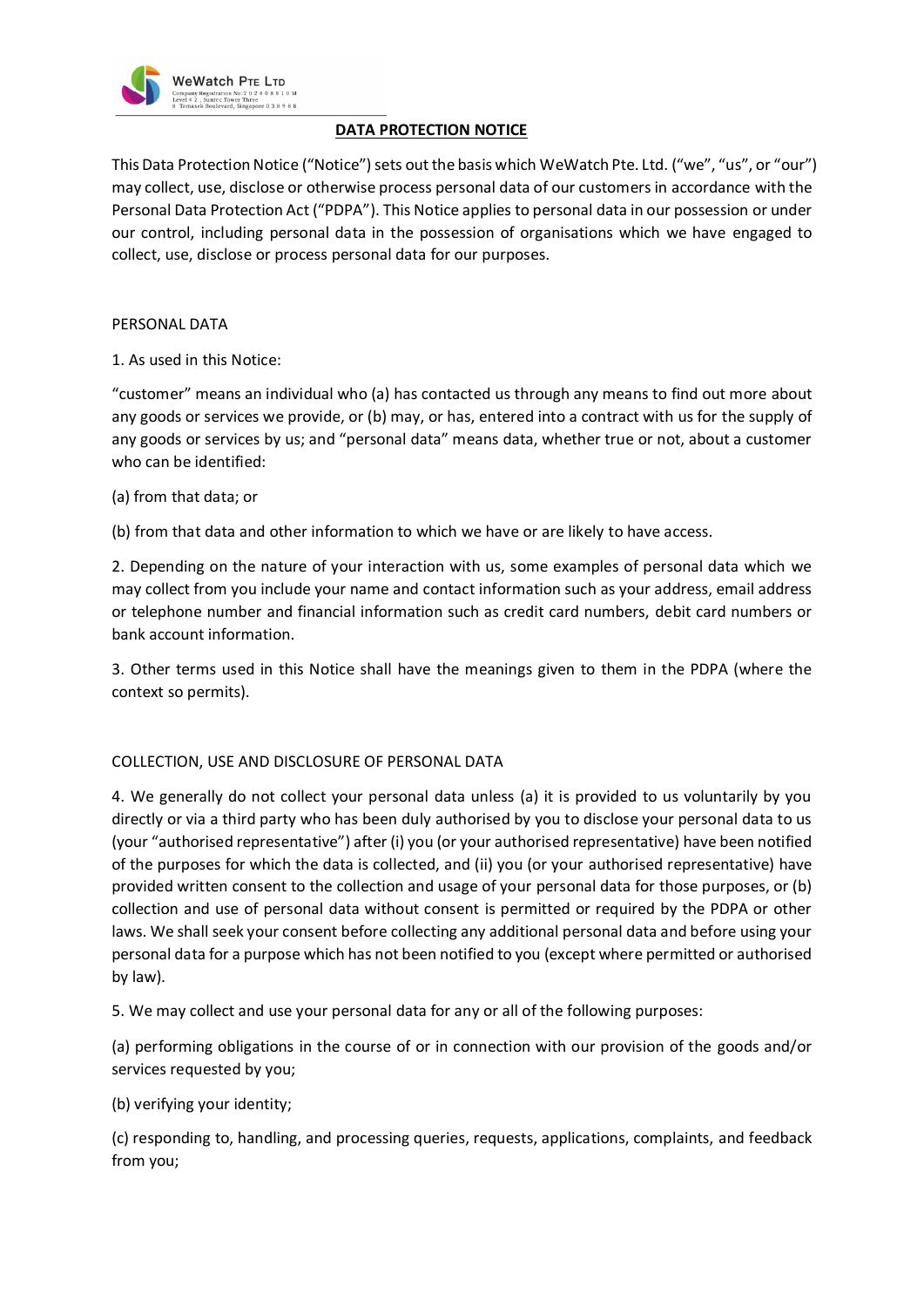

(d) managing your relationship with us;

(e) processing payment or credit transactions;

(f) sending your marketing information about our goods or services including notifying you of our marketing events, initiatives and promotions, lucky draws, membership and rewards schemes and other promotions;

(g) complying with any applicable laws, regulations, codes of practice, guidelines, or rules, or to assist in law enforcement and investigations conducted by any governmental and/or regulatory authority;

(h) any other purposes for which you have provided the information;

(i) transmitting to any unaffiliated third parties including our third party service providers and agents, and relevant governmental and/or regulatory authorities, whether in Singapore or abroad, for the aforementioned purposes; and

(j) any other incidental business purposes related to or in connection with the above.

6. We may disclose your personal data:

(a) where such disclosure is required for performing obligations in the course of or in connection with our provision of the goods or services requested by you; or

(b) to third party service providers, agents and other organisations we have engaged to perform any of the functions listed in clause 5 above for us.

7. The purposes listed in the above clauses may continue to apply even in situations where your relationship with us (for example, pursuant to a contract) has been terminated or altered in any way, for a reasonable period thereafter (including, where applicable, a period to enable us to enforce our rights under any contract with you).

## WITHDRAWING YOUR CONSENT

8. The consent that you provide for the collection, use and disclosure of your personal data will remain valid until such time it is being withdrawn by you in writing. You may withdraw consent and request us to stop using and/or disclosing your personal data for any or all of the purposes listed above by submitting your request in writing or via email to our Data Protection Officer at the contact details provided below.

9. Upon receipt of your written request to withdraw your consent, we may require reasonable time (depending on the complexity of the request and its impact on our relationship with you) for your request to be processed and for us to notify you of the consequences of us acceding to the same, including any legal consequences which may affect your rights and liabilities to us. In general, we shall seek to process your request within ten (10) business days of receiving it.

10. Whilst we respect your decision to withdraw your consent, please note that depending on the nature and scope of your request, we may not be in a position to continue providing our goods or services to you and we shall, in such circumstances, notify you before completing the processing of your request. Should you decide to cancel your withdrawal of consent, please inform us in writing in the manner described in clause 8 above.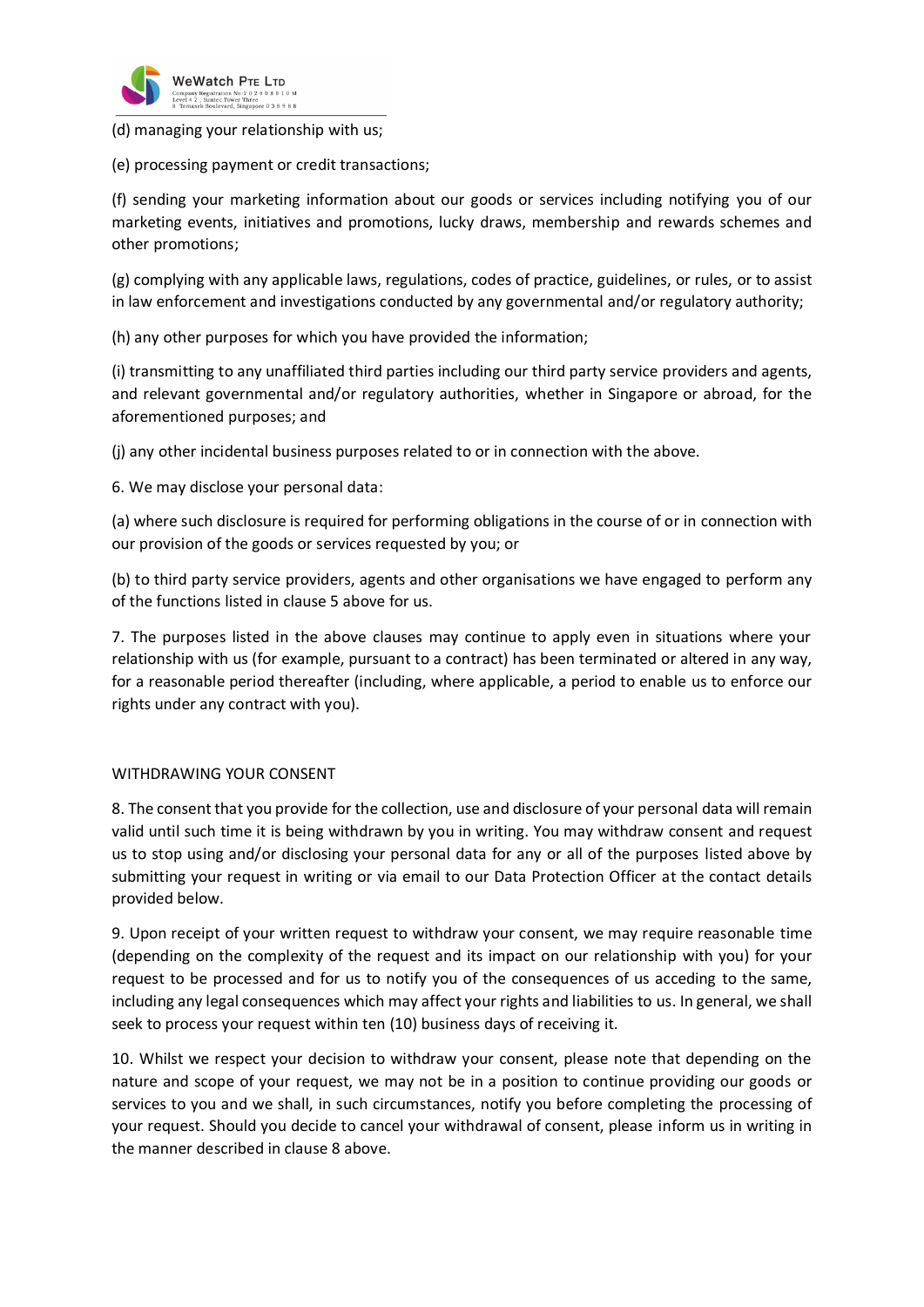

11. Please note that withdrawing consent does not affect our right to continue to collect, use and disclose personal data where such collection, use and disclose without consent is permitted or required under applicable laws.

## ACCESS TO AND CORRECTION OF PERSONAL DATA

12. If you wish to make (a) an access request for access to a copy of the personal data which we hold about you or information about the ways in which we use or disclose your personal data, or (b) a correction request to correct or update any of your personal data which we hold about you, you may submit your request in writing or via email to our Data Protection Officer at the contact details provided below.

13. Please note that a reasonable fee may be charged for an access request. If so, we will inform you of the fee before processing your request.

14. We will respond to your request as soon as reasonably possible. Should we not be able to respond to your request within thirty (30) days after receiving your request, we will inform you in writing within thirty (30) days of the time by which we will be able to respond to your request. If we are unable to provide you with any personal data or to make a correction requested by you, we shall generally inform you of the reasons why we are unable to do so

(except where we are not required to do so under the PDPA).

## PROTECTION OF PERSONAL DATA

15. To safeguard your personal data from unauthorised access, collection, use, disclosure, copying, modification, disposal or similar risks, we have introduced appropriate administrative, physical and technical measures such as up-to-date antivirus protection, encryption and the use of privacy filters to secure all storage and transmission of personal data by us, and disclosing personal data both internally and to our authorised third party service providers and agents only on a need-to-know basis.

16. You should be aware, however, that no method of transmission over the Internet or method of electronic storage is completely secure. While security cannot be guaranteed, we strive to protect the security of your information and are constantly reviewing and enhancing our information security measures.

## ACCURACY OF PERSONAL DATA

17. We generally rely on personal data provided by you (or your authorised representative). In order to ensure that your personal data is current, complete and accurate, please update us if there are changes to your personal data by informing our Data Protection Officer in writing or via email at the contact details provided below.

## RETENTION OF PERSONAL DATA

18. We may retain your personal data for as long as it is necessary to fulfil the purpose for which it was collected, or as required or permitted by applicable laws.